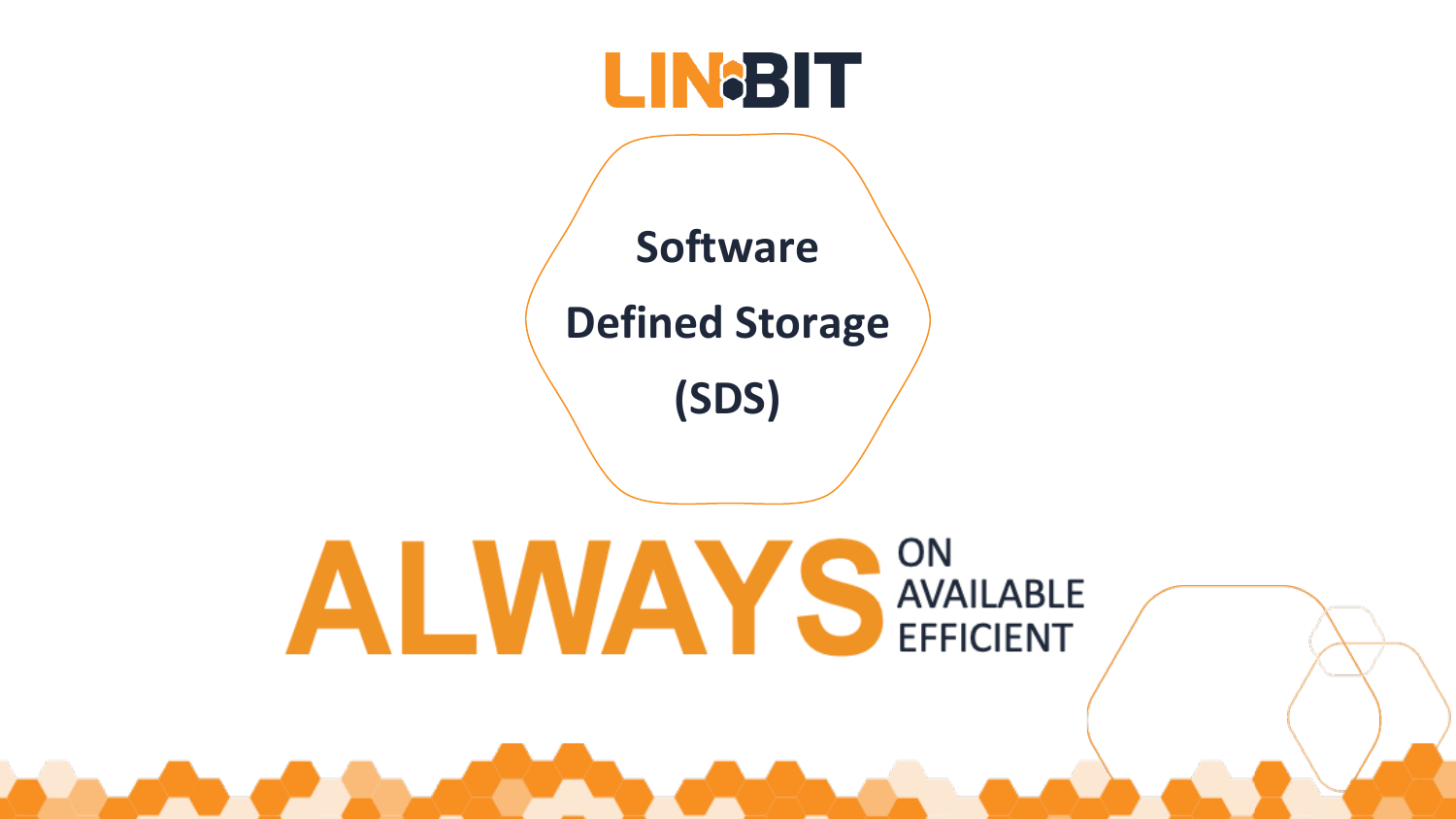

# LINGBIT SDS

The obvious approach to enterprise grade SDS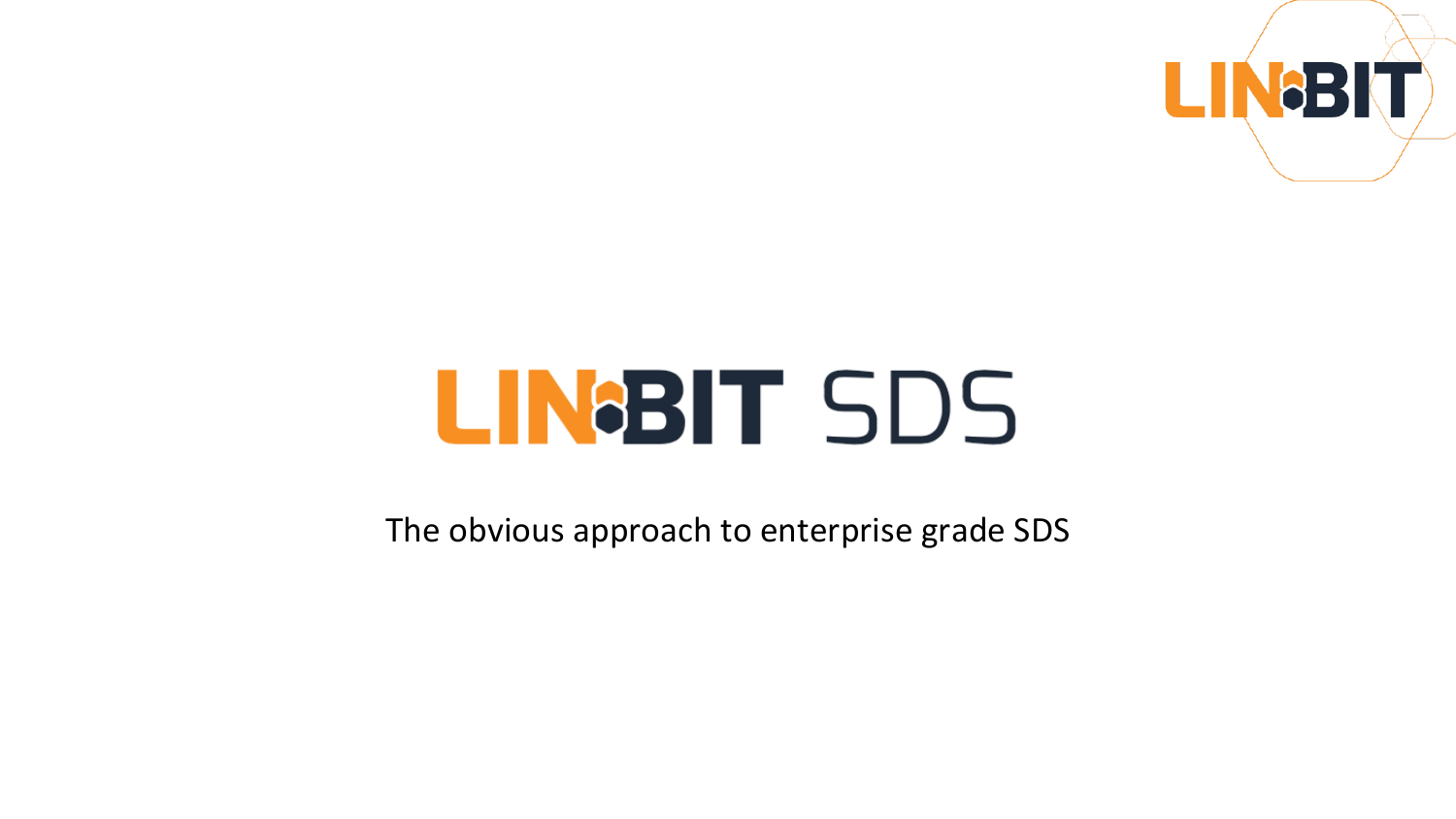## **LINBIT Software-Defined Storage**

NFS / CIFS / iSCSI KVM / VMWare / Xen **Databases Fileservers Webservers** NagiosXI Messaging (MQ) Nearly any other app



LINGBIT

**Container-native OpenShift** Kubernetes Docker

**Cloud-native** OpenNebula **OpenStack** Proxmox VE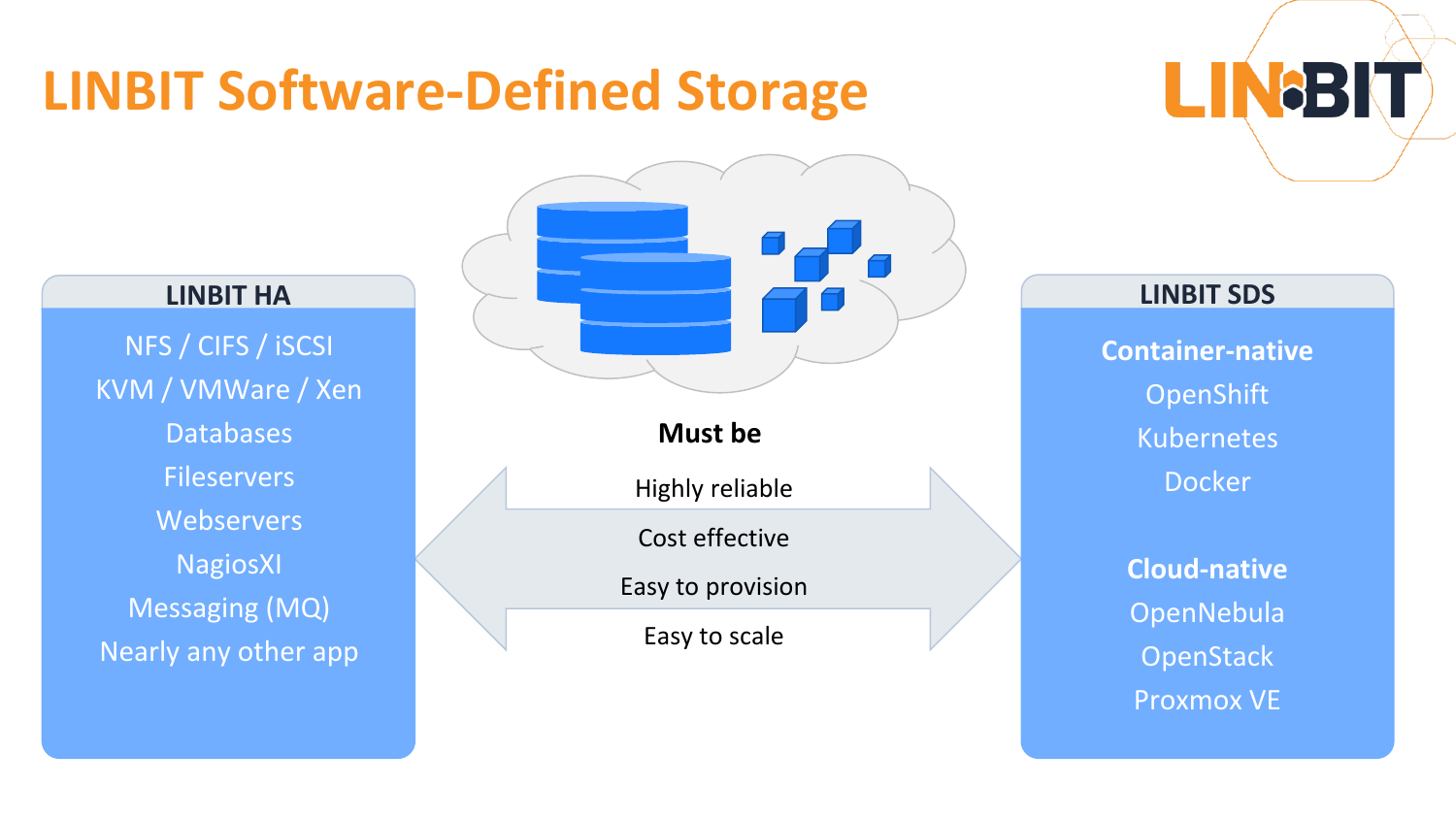## **OS-Based Storage Technology**

- Linux already provides several storage gems:
	- LVM
	- RAID
	- SSD cache tiers



• De-duplication

Native Storage Management Capabilities

• Targets & initiators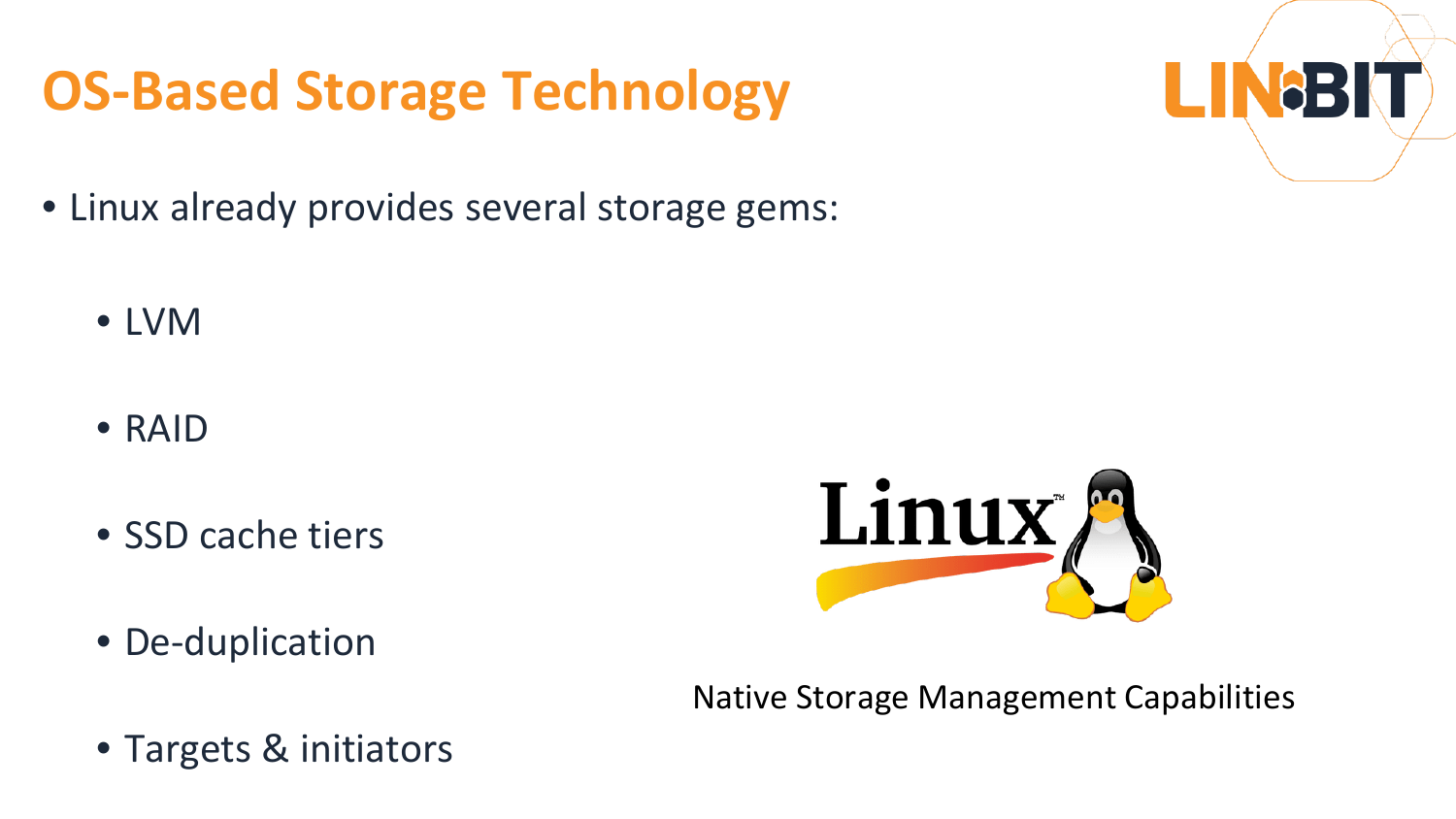## **Container Storage**

### LINUX BLOCK STORAGE MANAGEMENT FOR CONTAINERS

LINGBIT

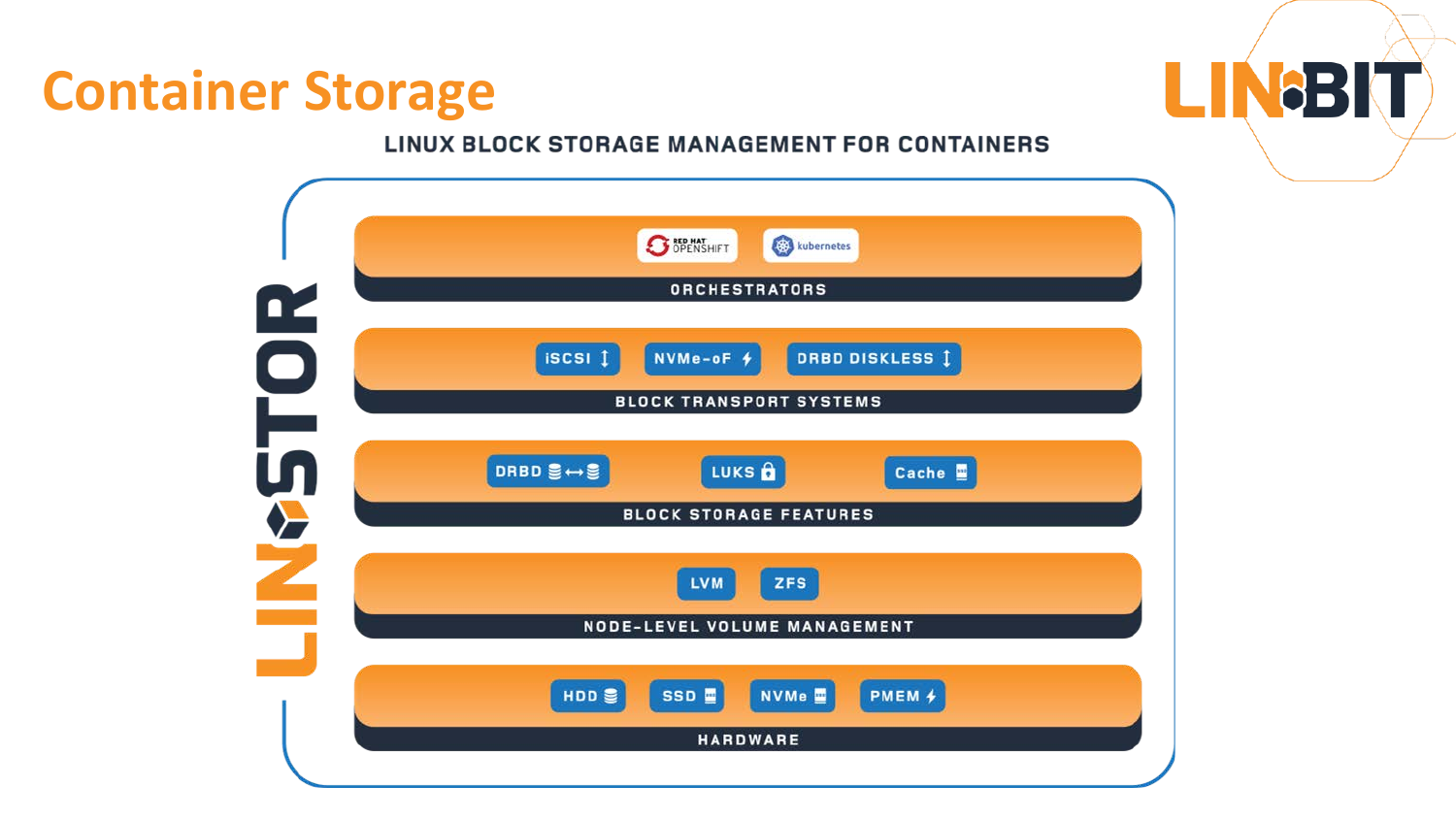

### **Capabilities Linux LVM**

- Based on device mapper
- Original objects
	- PVs, VGs, LVs, snapshots
	- LVs can scatter over PVs in multiple segments
- thinlv
	- thinpools = LVs
	- Thin LVs live in thinpools
	- Multiple snapshots are efficient!

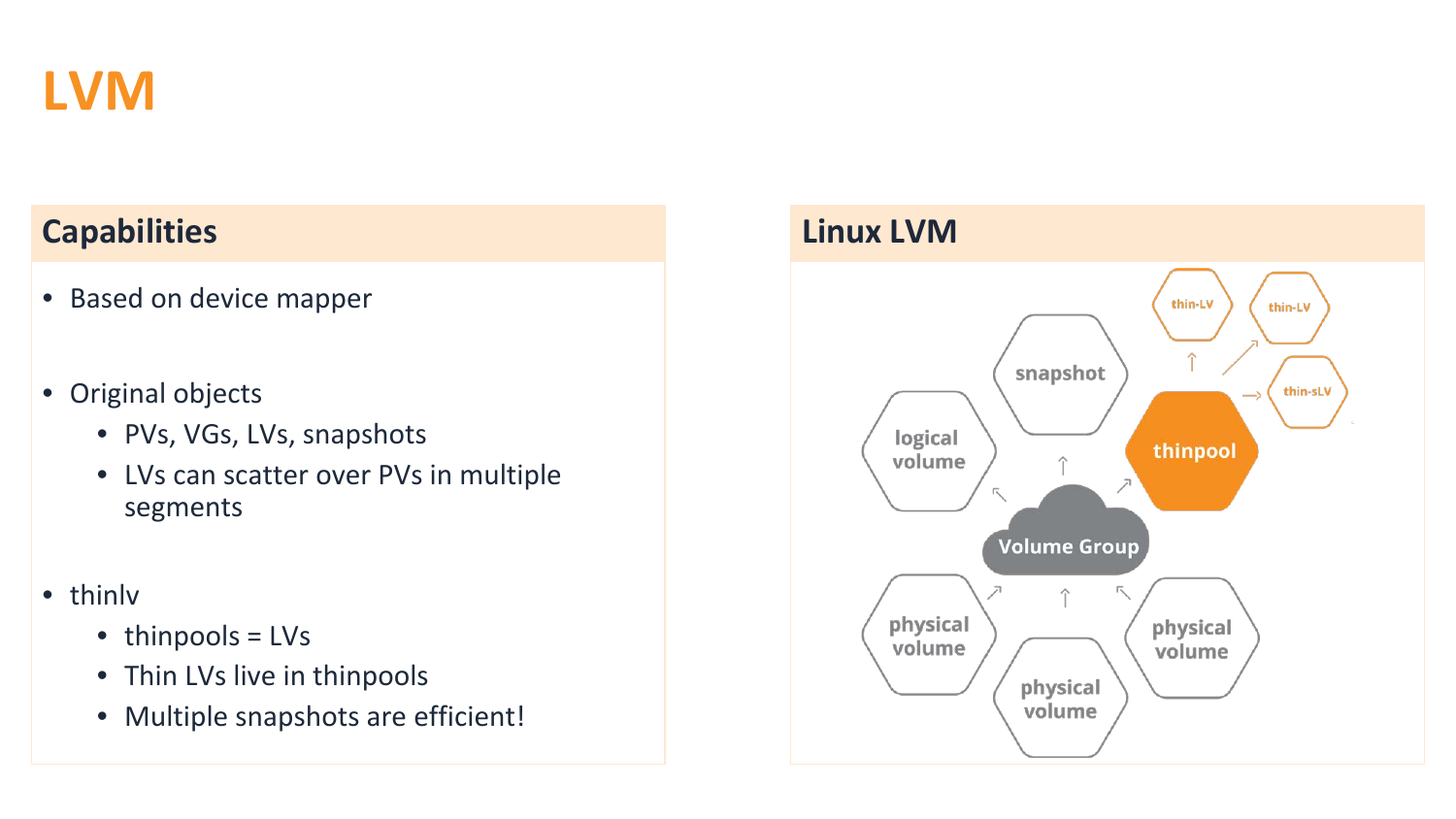

- Original MD code
	- mdadm command
	- Raid Levels: 0,1,4,5,6,10
- Now available in LVM as well
	- Device mapper interface for MD code
	- Do not call it 'dmraid'; that is software for hardware fake-raid
	- lvcreate --type raid6 --size 100G VG\_name

### **Capabilities Linux RAID**

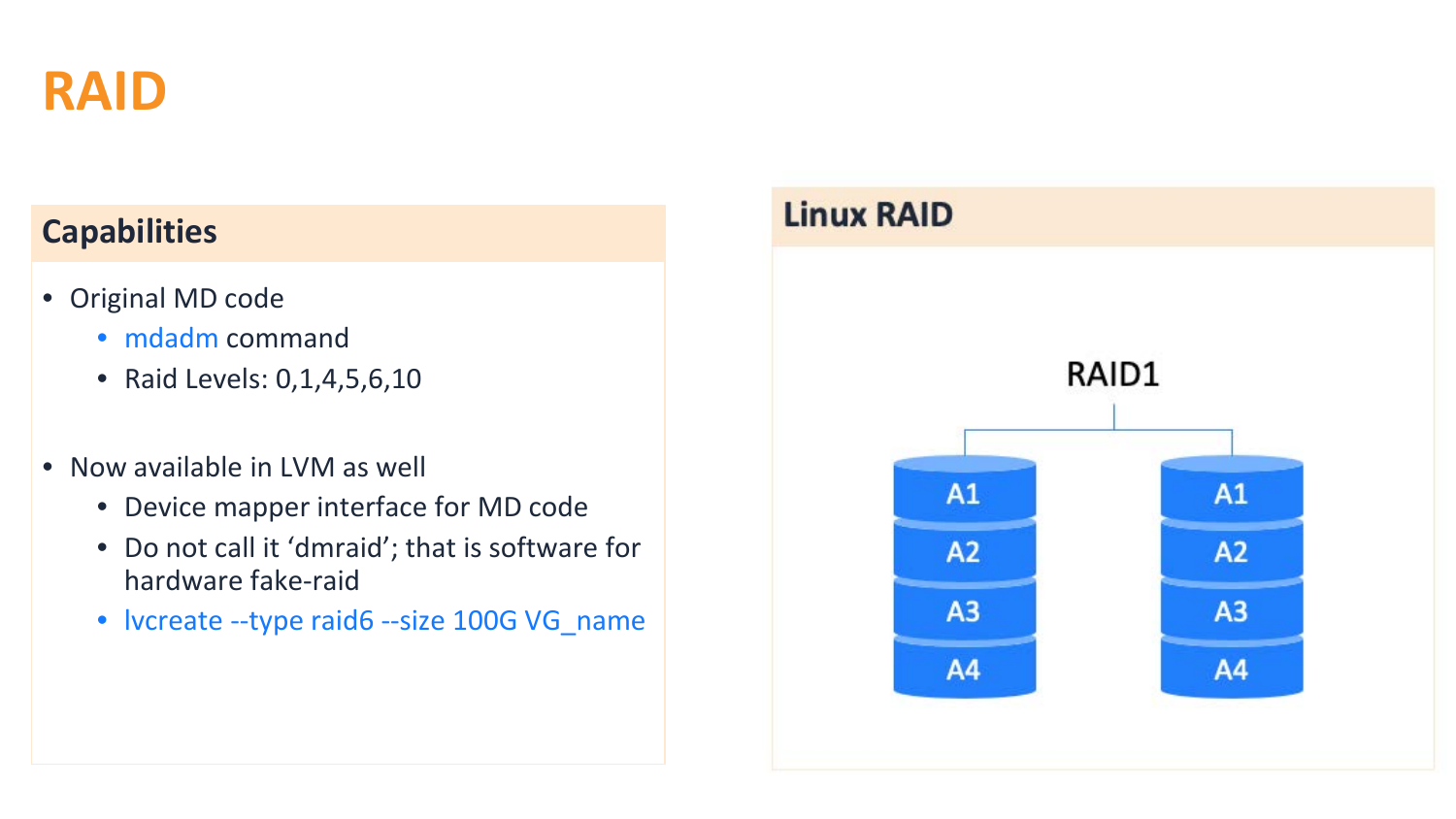## **ZFS on Linux**

- Ubuntu eco-system only
- Has its own
	- logic volume manager (zVols)

L

- thin provisioning
- RAID (RAIDz)
- caching for SSDs (ZIL, SLOG)
- and a file system!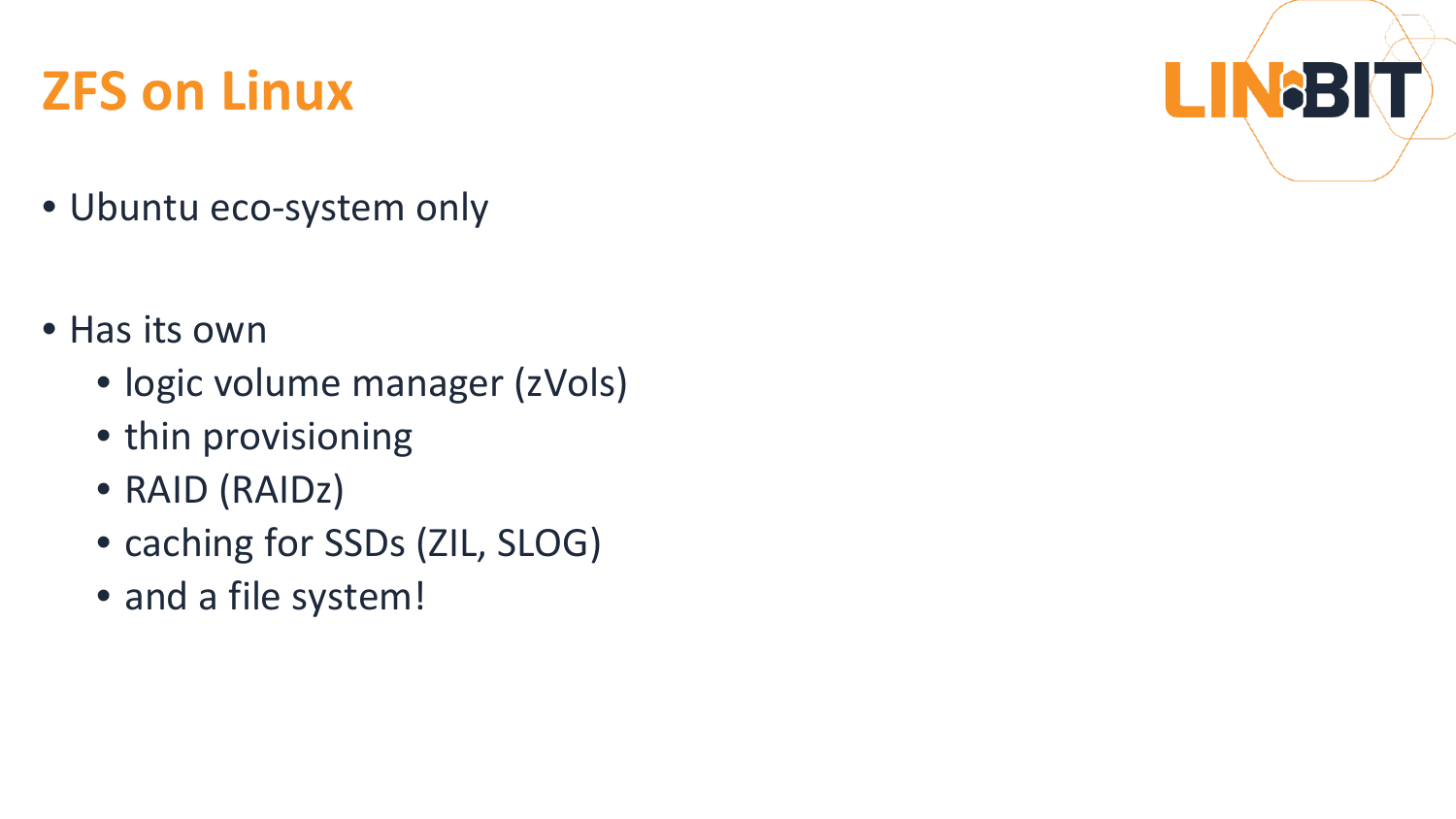## **Cache Devices**

- dm-cache
	- device mapper module
	- accessible via LVM tools
- bcache
	- generic Linux block device
	- slightly ahead in the performance game

LIN8BI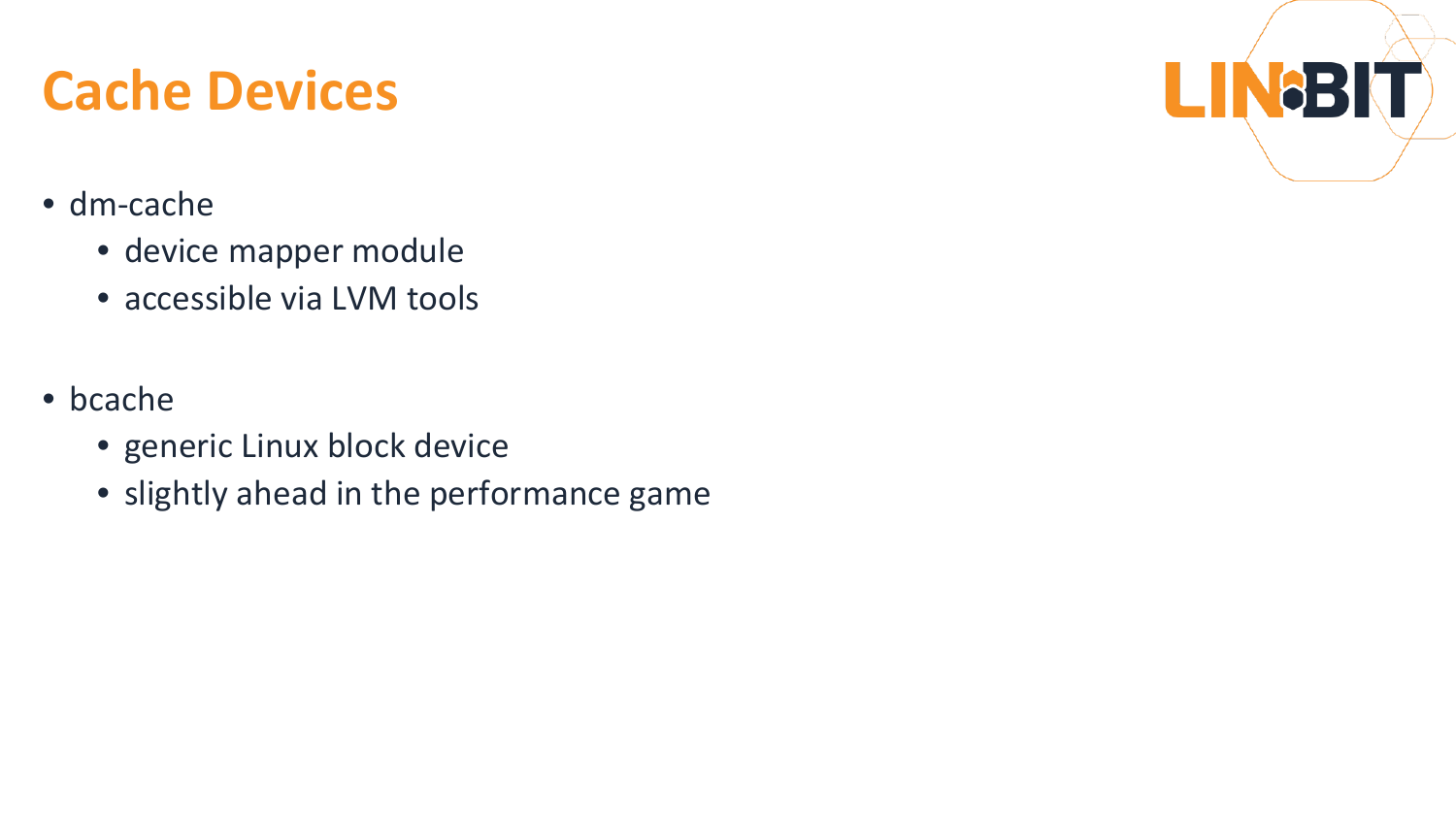## **Linux's Inline Deduplication**



- Virtual Data Optimizer (VDO) since RHEL 7.5
	- Red hat acquired Permabit and is GPLing VDO
- Linux upstreaming is in preparation
- In-line data deduplication
- Kernel part is a device mapper module
- Indexing service runs in user-space
- Asynch or synchronous writeback
- Recommended to be used below LVM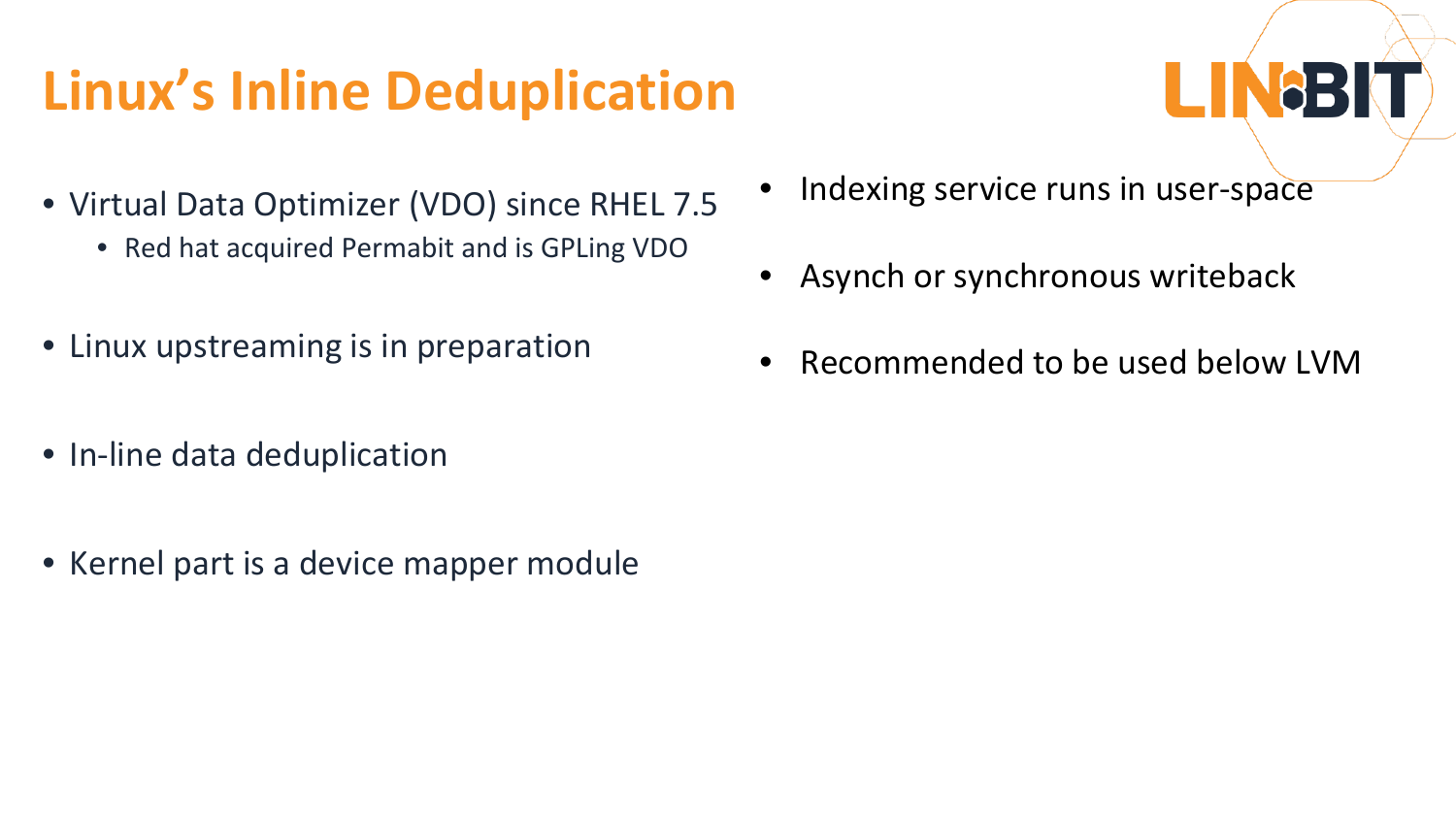## **Targets & Initiators**

- Open-ISCSI initiator
- Ietd, STGT, SCST
	- mostly historical
- LIO
	- iSCSI, iSER, SRP, FC, FCoE
	- SCSI pass through, block IO, file IO, userspecific-IO
- NVMe-OF
	- target & initiator

### **Capabilities Targets & initiators**

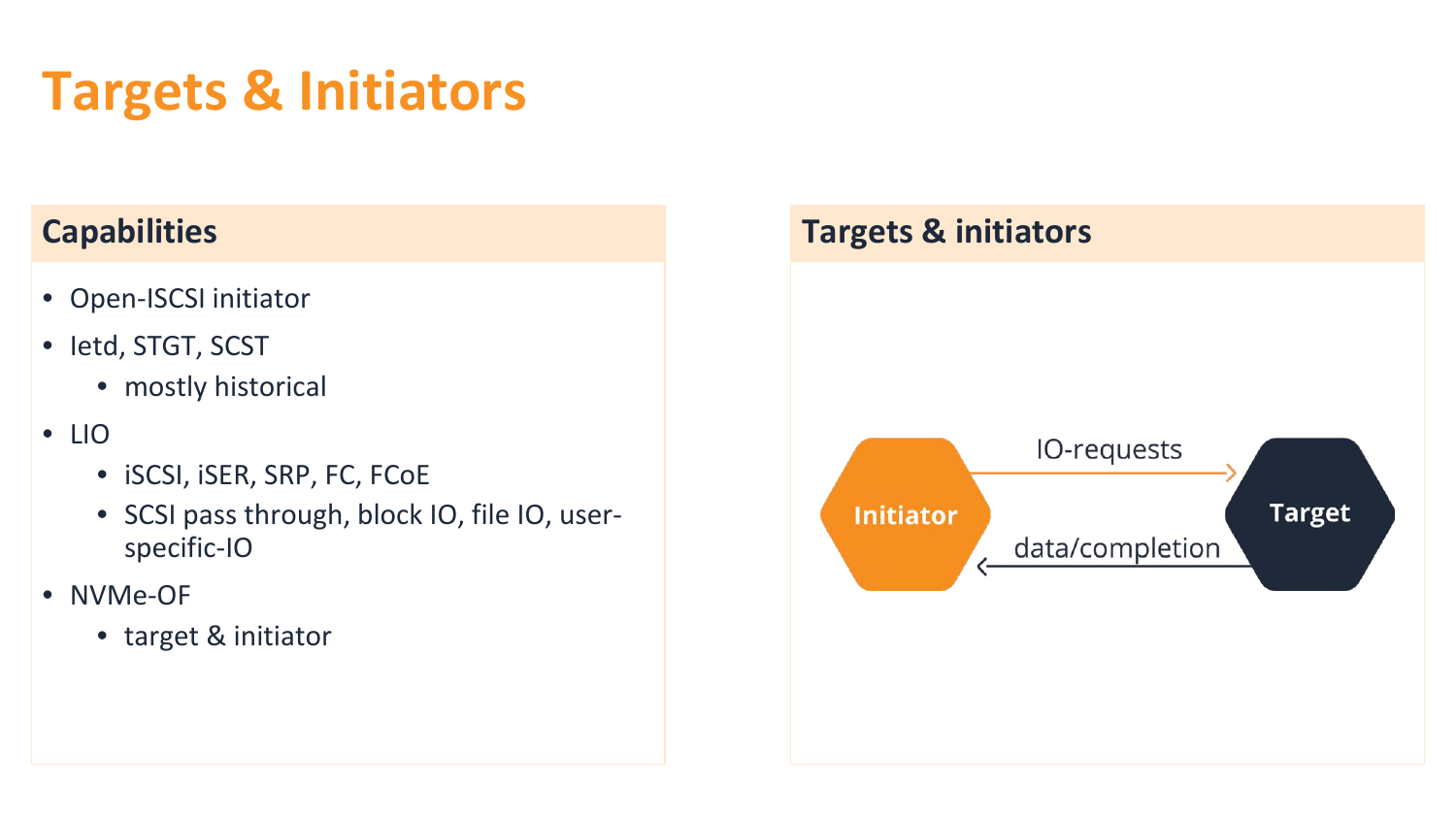## **DRBD – Mainline Linux Kernel**

### **Capabilities DRBD**

- 1000's of Nodes
	- Up to 32 Synchronous or async replicas per volume
	- Automatic partial resync after connection outage
	- Multiple resources per node possible (1000s)

### • Diskless nodes

- Intentional diskless (no change tracking bitmap)
- Disks can fail
- Reliable
	- A node knows the version of the data is exposes
	- Checksum-based verify & resync
	- Split brain detection & resolution policies
	- Fencing
	- Quorum
	- Dual Primary for live migration of VMs only!



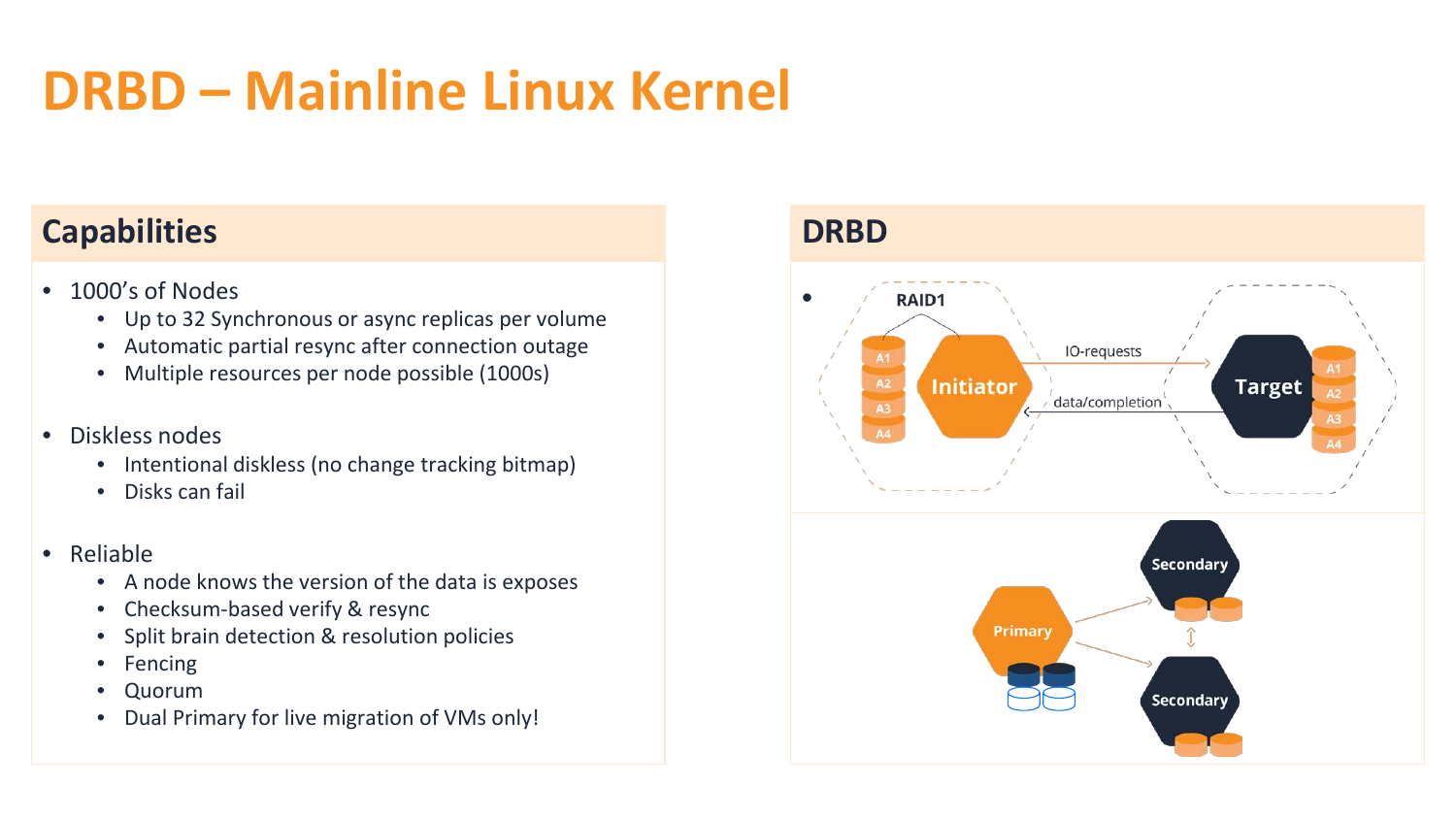# **LIN+STOR Capabilities → Products → Solution**

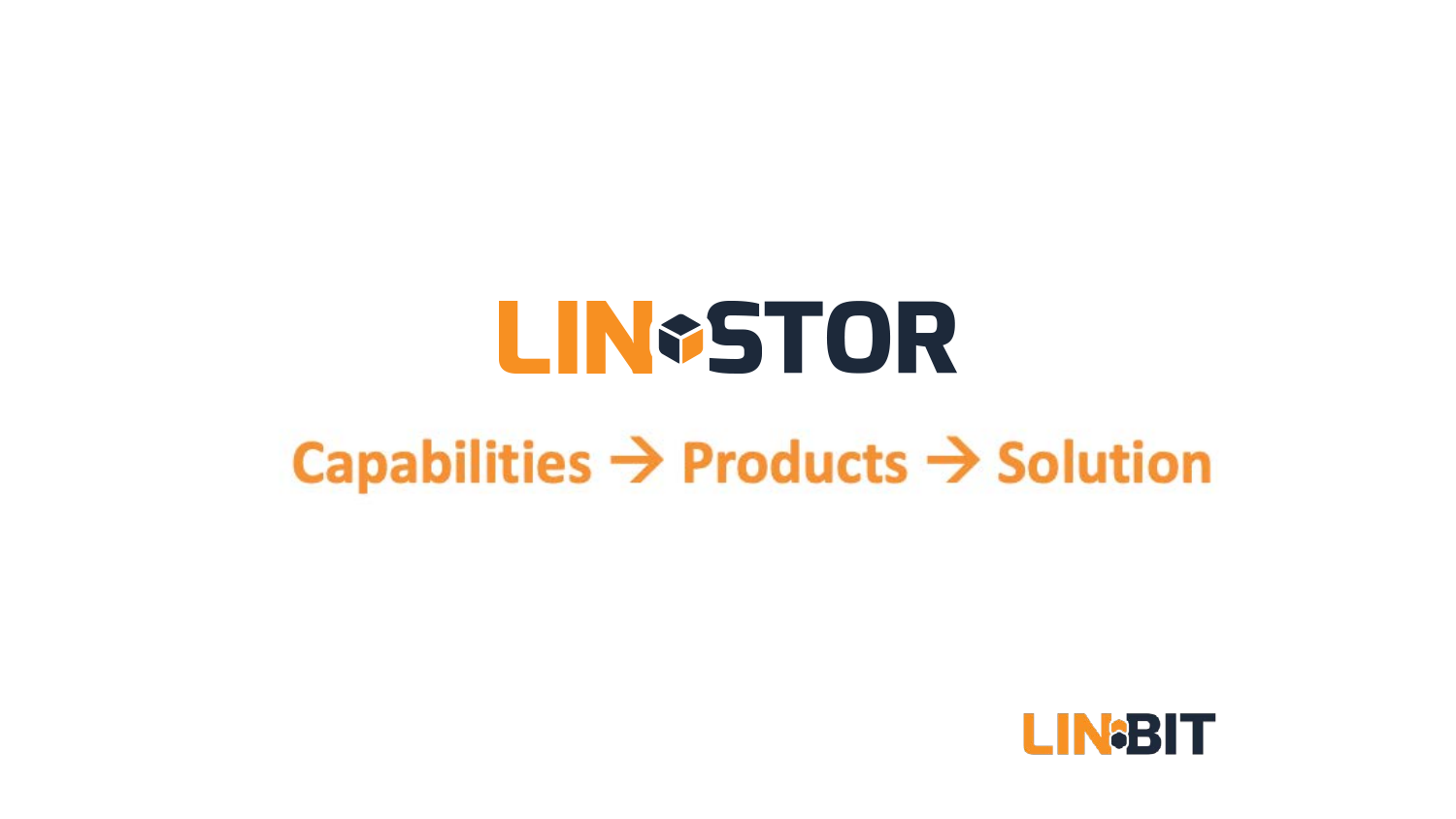## **LINSTOR - Goals**

### **Build storage from generic (x86) nodes**

- Serve SDS consumers (OpenStack Cinder, Kubernetes, Custom platforms)
- Allow muliti-tenancy
- Enable multiple Deployment architectures
	- Distinct storage nodes
	- Hyperconverged with hypervisors / container hosts
- Don't recreate the wheel
	- Use existing Linux storage components

### **Goals Approach**

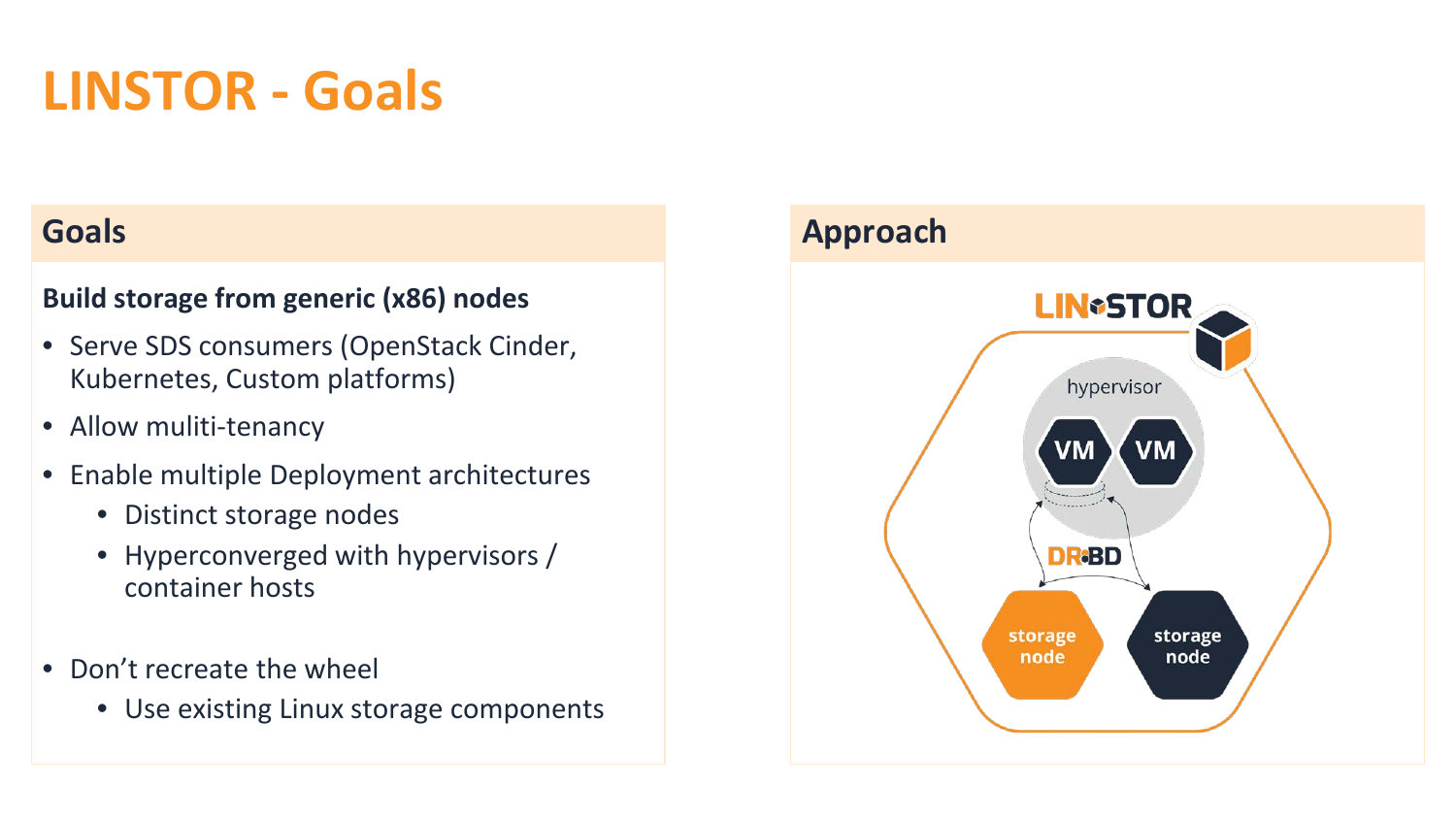

### **Capabilities LINSTOR**

- Controls LVM/ZFS
	- Snapshots
	- Thin
- Multiple VGs
	- For caching SSDs
	- Different pools

### • Controls DRBD

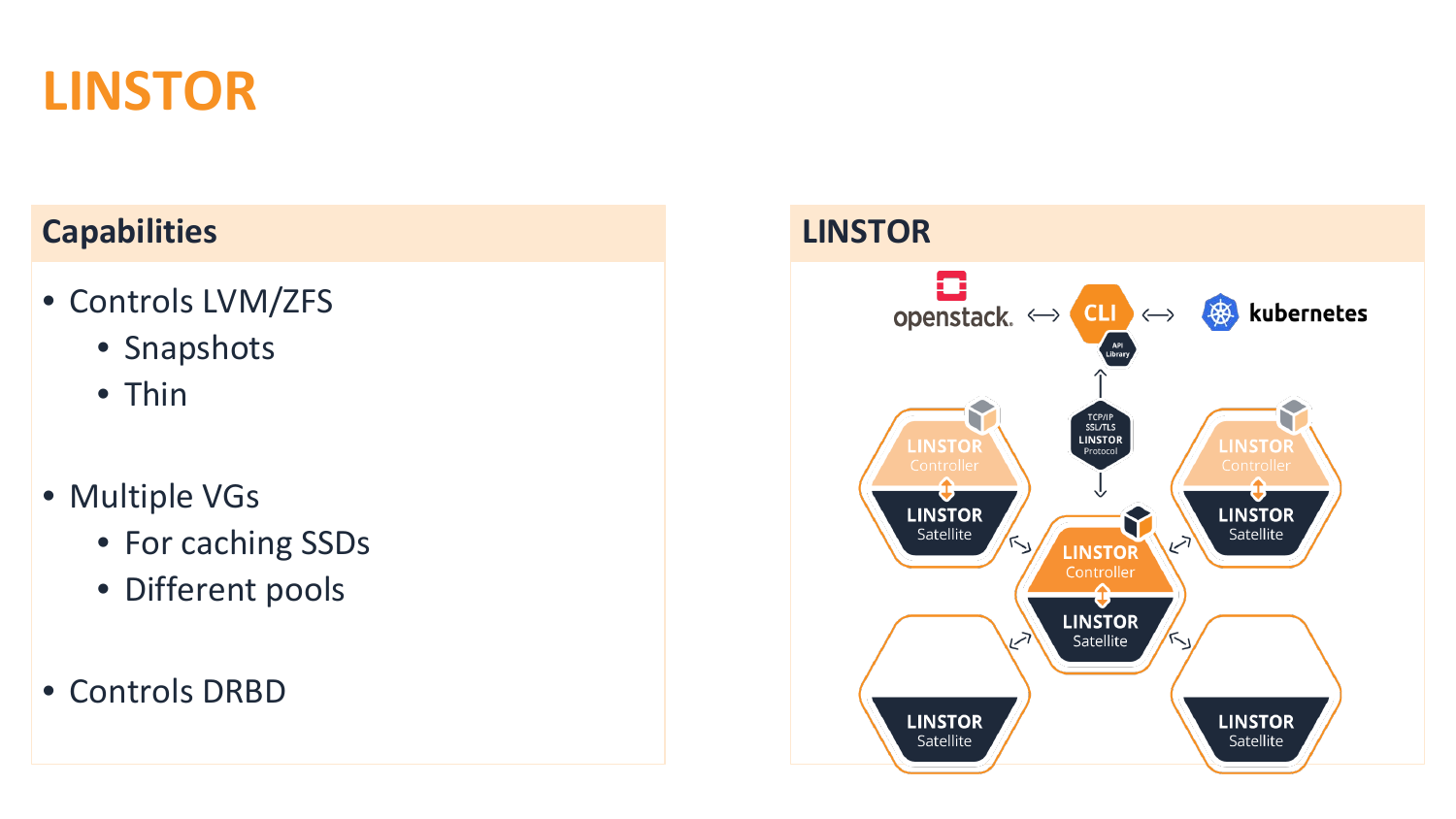## **New LINSTOR Features**

### **Complete Roadmap**

- Snapshot support
- Multiple geo-diverse sites with DRBD Proxy
- File-based backing storage (via "loop")
- Secure REST API (HTTPS)
- Multi-user REST API support (LDAP)
- PMEM backing storage for DRBD metadata
- Support for several orchestrators and cloud platforms
- Swordfish API
	- Can manage NVMe-oF targets and initiators

- $i$  iSCSI Targets: creating and attaching (Q4 2019)
- VDO deduplication (2020)
- DRBD 10 (already in alpha)
	- Performance Improvements
	- PMEM caching + journaling
	- Erasure Coding
	- Request Forwarding ("resource chaining")